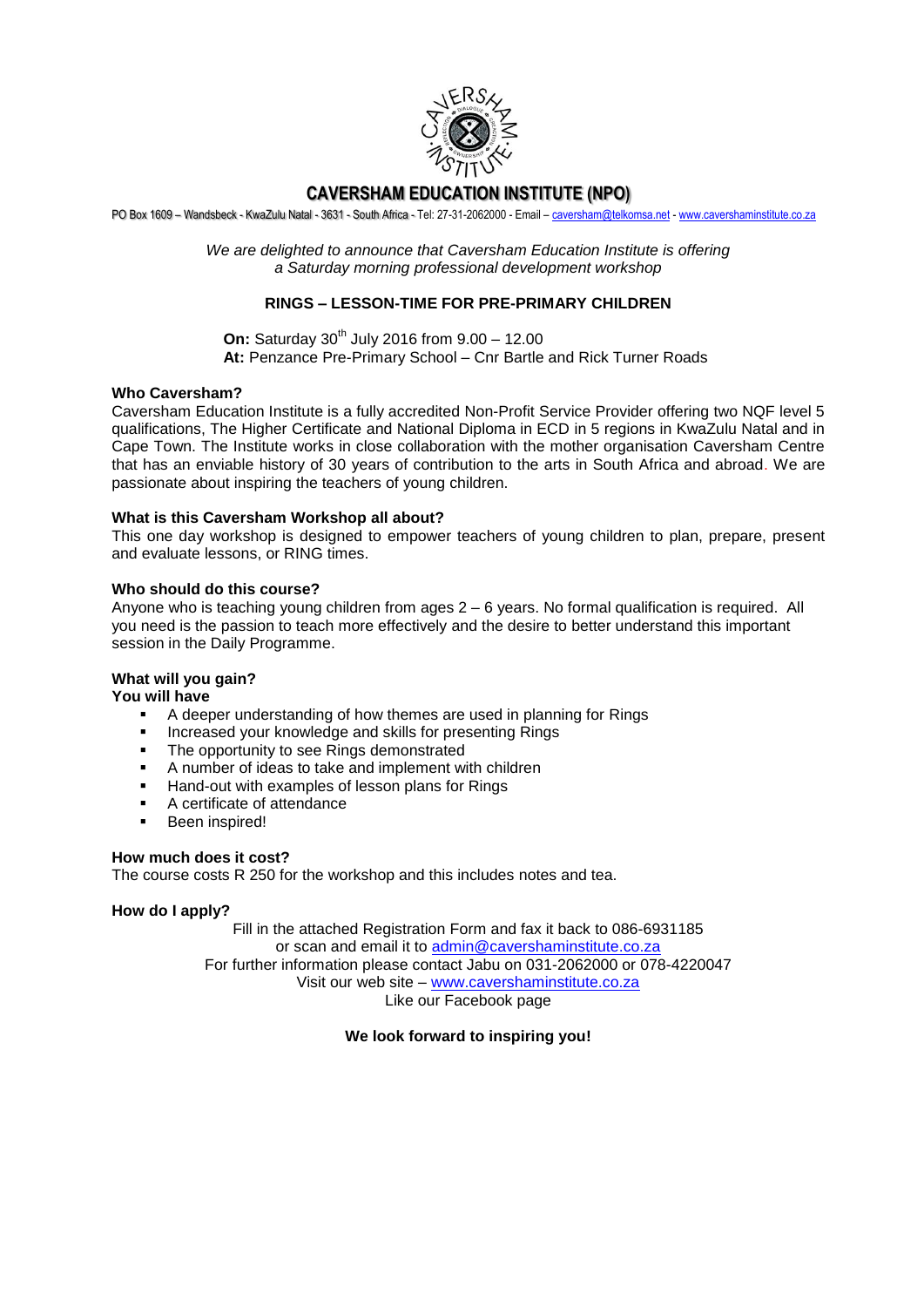

# **REGISTRATION FOR THE DURBAN PROFESSIONAL DEVELOPMENT WORKSHOP**

## **RINGS – LESSON-TIME FOR PRE-PRIMARY CHILDREN**

SATURDAY 30<sup>th</sup> JULY 2016 at PENZANCE PRE-PRIMRY SCHOOL

| <b>PARTICIPANT DETAILS</b>                                                                            |              |       |                |             |               |                   |  |     |    |
|-------------------------------------------------------------------------------------------------------|--------------|-------|----------------|-------------|---------------|-------------------|--|-----|----|
| <b>TITLE</b>                                                                                          |              |       | <b>SURNAME</b> |             |               |                   |  |     |    |
| <b>FIRST NAMES</b>                                                                                    |              |       |                |             |               | <b>KNOWN NAME</b> |  |     |    |
| <b>ID NUMBER</b>                                                                                      |              |       |                |             | DATE OF BIRTH |                   |  |     |    |
| <b>NATIONALITY</b>                                                                                    |              |       |                |             |               |                   |  |     |    |
| <b>ETHNIC GROUP</b>                                                                                   | <b>Black</b> | Asian | Coloured       |             | White         | <b>DISABILITY</b> |  | Yes | No |
| POSTAL ADDRESS                                                                                        |              |       |                |             |               |                   |  |     |    |
|                                                                                                       |              |       |                |             |               |                   |  |     |    |
|                                                                                                       |              |       |                |             |               |                   |  |     |    |
| <b>RESIDENTIAL ADDRESS</b>                                                                            |              |       |                |             |               |                   |  |     |    |
|                                                                                                       |              |       |                |             |               |                   |  |     |    |
|                                                                                                       |              |       |                |             |               |                   |  |     |    |
| TELEPHONE:                                                                                            | <b>HOME</b>  |       |                | <b>CELL</b> |               |                   |  |     |    |
| <b>EMAIL ADDRESS</b>                                                                                  |              |       |                |             |               |                   |  |     |    |
| <b>HIGHEST QUALIFICATION</b>                                                                          |              |       |                |             |               |                   |  |     |    |
| TEACHING EXPERIENCE - GRADES                                                                          |              |       |                |             |               |                   |  |     |    |
|                                                                                                       |              |       |                |             |               |                   |  |     |    |
|                                                                                                       |              |       |                |             |               |                   |  |     |    |
|                                                                                                       |              |       |                |             |               |                   |  |     |    |
| Please provide, below, details of any medical conditions of which we should be aware (e.g. allergies, |              |       |                |             |               |                   |  |     |    |
| diabetes, epilepsy):                                                                                  |              |       |                |             |               |                   |  |     |    |
|                                                                                                       |              |       |                |             |               |                   |  |     |    |
|                                                                                                       |              |       |                |             |               |                   |  |     |    |
|                                                                                                       |              |       |                |             |               |                   |  |     |    |